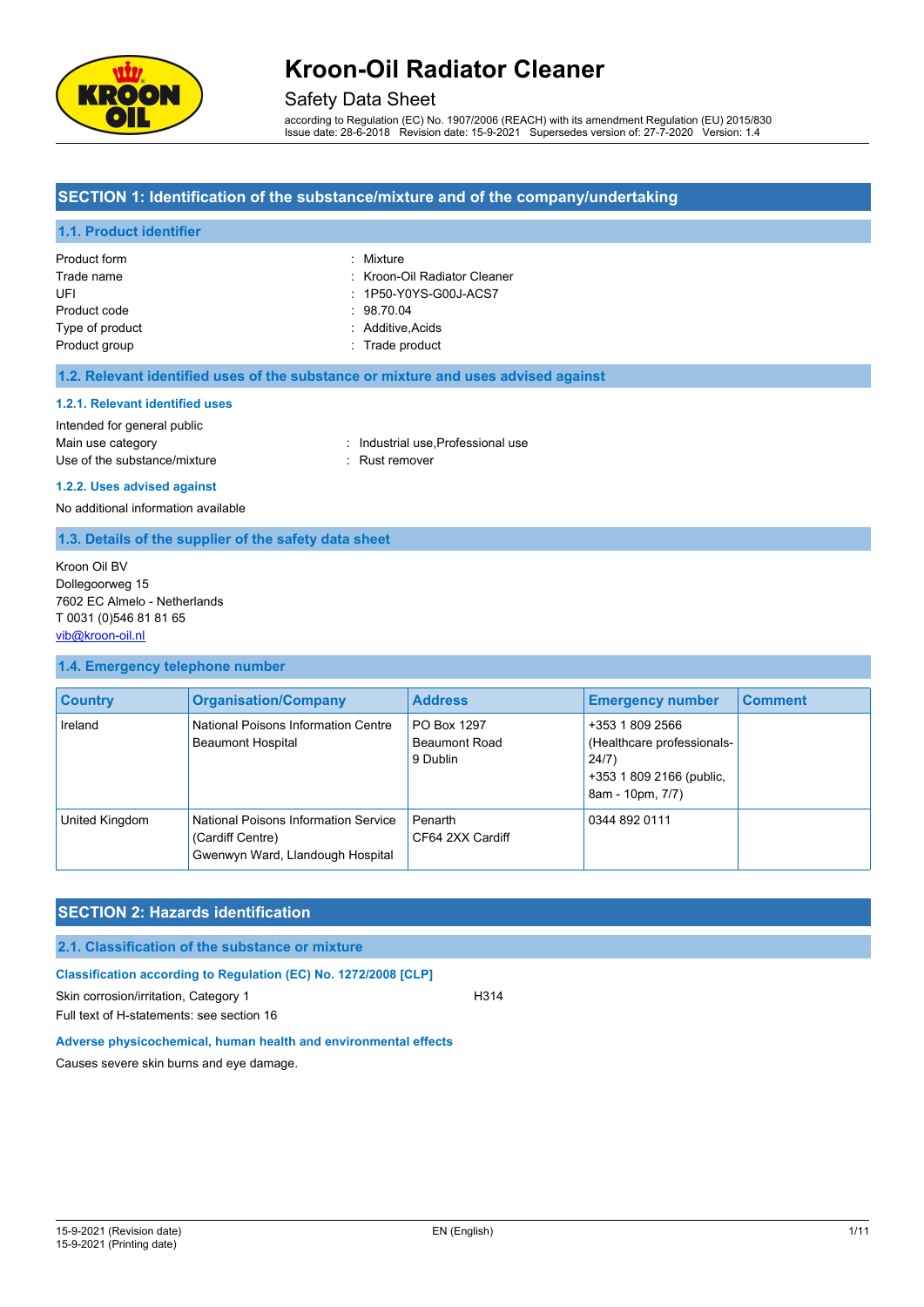## Safety Data Sheet

according to Regulation (EC) No. 1907/2006 (REACH) with its amendment Regulation (EU) 2015/830

| 2.2. Label elements                                        |                                                                                                                                                                                                                                                                                                                                                                                                                                                                                                                                                                                                                                                                                                                                                                                                                                                             |
|------------------------------------------------------------|-------------------------------------------------------------------------------------------------------------------------------------------------------------------------------------------------------------------------------------------------------------------------------------------------------------------------------------------------------------------------------------------------------------------------------------------------------------------------------------------------------------------------------------------------------------------------------------------------------------------------------------------------------------------------------------------------------------------------------------------------------------------------------------------------------------------------------------------------------------|
| Labelling according to Regulation (EC) No. 1272/2008 [CLP] |                                                                                                                                                                                                                                                                                                                                                                                                                                                                                                                                                                                                                                                                                                                                                                                                                                                             |
| Hazard pictograms (CLP)                                    | GHS05                                                                                                                                                                                                                                                                                                                                                                                                                                                                                                                                                                                                                                                                                                                                                                                                                                                       |
| Signal word (CLP)                                          | Danger                                                                                                                                                                                                                                                                                                                                                                                                                                                                                                                                                                                                                                                                                                                                                                                                                                                      |
| Hazard statements (CLP)                                    | H314 - Causes severe skin burns and eye damage.                                                                                                                                                                                                                                                                                                                                                                                                                                                                                                                                                                                                                                                                                                                                                                                                             |
| Precautionary statements (CLP)                             | P101 - If medical advice is needed, have product container or label at hand.<br>P102 - Keep out of reach of children.<br>P280 - Wear protective clothing/eye protection/face protection.<br>P301+P330+P331+P310 - IF SWALLOWED: rinse mouth. Do NOT induce vomiting.<br>Immediately call a doctor.<br>P303+P361+P353+P310 - IF ON SKIN (or hair): Take off immediately all contaminated<br>clothing. Rinse skin with water/shower Immediately call a doctor.<br>P305+P351+P338+P310 - IF IN EYES: Rinse cautiously with water for several minutes.<br>Remove contact lenses, if present and easy to do. Continue rinsing. Immediately call a<br>doctor.<br>P405 - Store locked up.<br>P501 - Dispose of contents/container to hazardous or special waste collection point, in<br>accordance with local, regional, national and/or international regulation. |
| 2.3. Other hazards                                         |                                                                                                                                                                                                                                                                                                                                                                                                                                                                                                                                                                                                                                                                                                                                                                                                                                                             |

No additional information available

### **SECTION 3: Composition/information on ingredients**

#### **3.1. Substances**

Not applicable

#### **3.2. Mixtures**

| <b>Name</b>                                                                                                                                        | <b>Product identifier</b>                                                                               | $\frac{9}{6}$ | <b>Classification according to</b><br><b>Requiation (EC) No.</b><br>1272/2008 [CLP] |
|----------------------------------------------------------------------------------------------------------------------------------------------------|---------------------------------------------------------------------------------------------------------|---------------|-------------------------------------------------------------------------------------|
| phosphoric acid<br>substance with national workplace exposure limit(s)<br>(GB); substance with a Community workplace<br>exposure limit<br>(Note B) | (CAS-No.) 7664-38-2<br>(EC-No.) 231-633-2<br>(EC Index-No.) 015-011-00-6<br>(REACH-no) 01-2119485924-24 | $\geq 80$     | Skin Corr. 1B. H314                                                                 |

Note B : Some substances (acids, bases, etc.) are placed on the market in aqueous solutions at various concentrations and, therefore, these solutions require different classification and labelling since the hazards vary at different concentrations. In Part 3 entries with Note B have a general designation of the following type: 'nitric acid ... %'. In this case the supplier must state the percentage concentration of the solution on the label. Unless otherwise stated, it is assumed that the percentage concentration is calculated on a weight/weight basis. Full text of H- and EUH-statements: see section 16

| <b>SECTION 4: First aid measures</b>                                                                       |                                                                                                                                                                                                                         |
|------------------------------------------------------------------------------------------------------------|-------------------------------------------------------------------------------------------------------------------------------------------------------------------------------------------------------------------------|
| 4.1. Description of first aid measures                                                                     |                                                                                                                                                                                                                         |
| First-aid measures general<br>First-aid measures after inhalation<br>First-aid measures after skin contact | : Call a physician immediately.<br>: Remove person to fresh air and keep comfortable for breathing.<br>: Rinse skin with water/shower. Take off immediately all contaminated clothing. Call a<br>physician immediately. |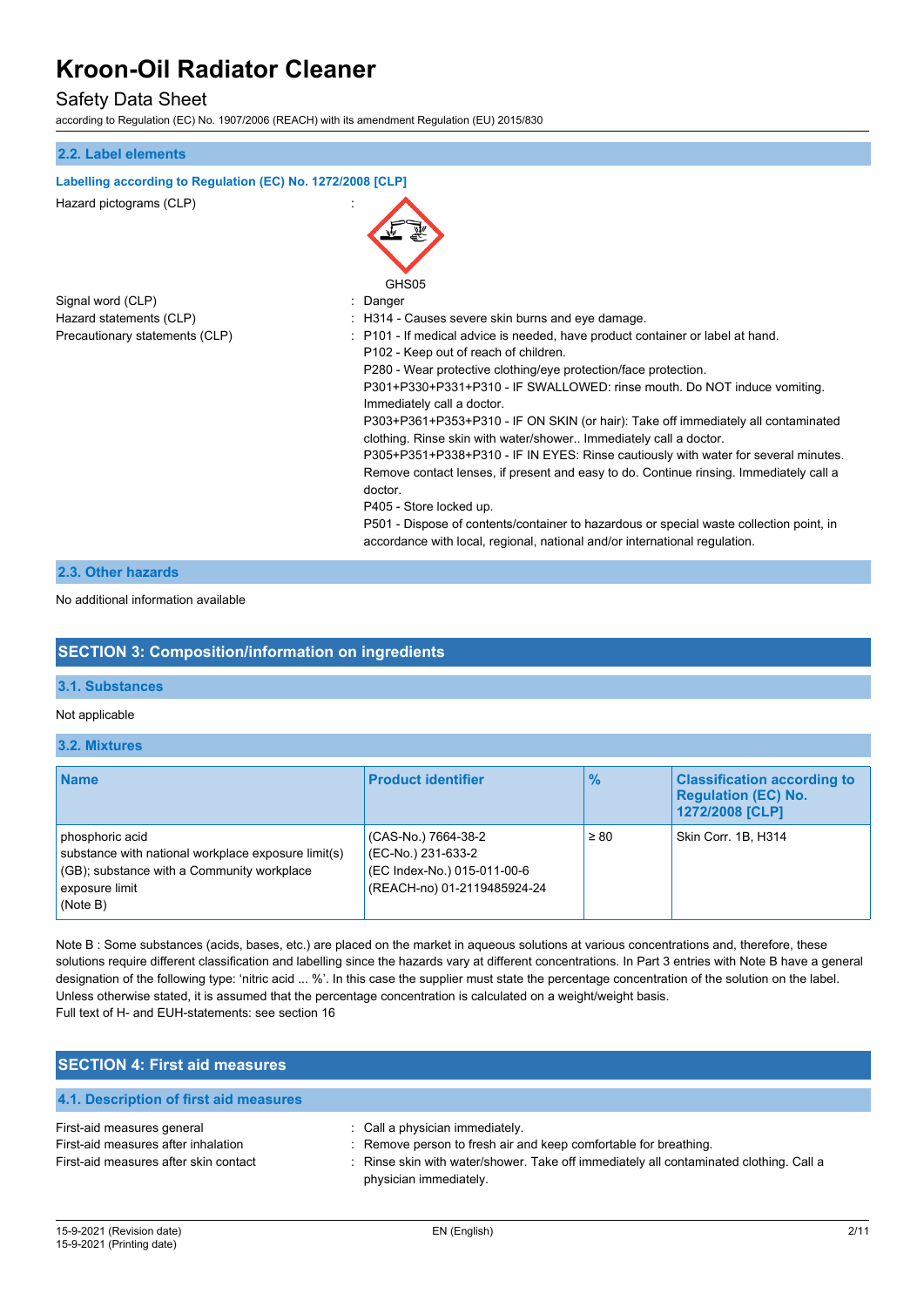## Safety Data Sheet

according to Regulation (EC) No. 1907/2006 (REACH) with its amendment Regulation (EU) 2015/830

| First-aid measures after eye contact<br>First-aid measures after ingestion                                    | : Rinse cautiously with water for several minutes. Remove contact lenses, if present and easy<br>to do. Continue rinsing. Call a physician immediately.<br>: Rinse mouth. Do not induce vomiting. Call a physician immediately. |
|---------------------------------------------------------------------------------------------------------------|---------------------------------------------------------------------------------------------------------------------------------------------------------------------------------------------------------------------------------|
| 4.2. Most important symptoms and effects, both acute and delayed                                              |                                                                                                                                                                                                                                 |
| Symptoms/effects after skin contact<br>Symptoms/effects after eye contact<br>Symptoms/effects after ingestion | $\therefore$ Burns.<br>: Serious damage to eyes.<br>: Burns.                                                                                                                                                                    |

**4.3. Indication of any immediate medical attention and special treatment needed**

Treat symptomatically.

| <b>SECTION 5: Firefighting measures</b>                        |                                                                                                                                             |
|----------------------------------------------------------------|---------------------------------------------------------------------------------------------------------------------------------------------|
| 5.1. Extinguishing media                                       |                                                                                                                                             |
| Suitable extinguishing media<br>Unsuitable extinguishing media | : Water spray. Dry powder. Foam. Carbon dioxide.<br>: Do not use a heavy water stream.                                                      |
| 5.2. Special hazards arising from the substance or mixture     |                                                                                                                                             |
| Hazardous decomposition products in case of fire               | : Toxic fumes may be released.                                                                                                              |
| 5.3. Advice for firefighters                                   |                                                                                                                                             |
| Protection during firefighting                                 | : Do not attempt to take action without suitable protective equipment. Self-contained<br>breathing apparatus. Complete protective clothing. |

| <b>SECTION 6: Accidental release measures</b>                            |                                                                                                                                                                |  |  |  |
|--------------------------------------------------------------------------|----------------------------------------------------------------------------------------------------------------------------------------------------------------|--|--|--|
| 6.1. Personal precautions, protective equipment and emergency procedures |                                                                                                                                                                |  |  |  |
| 6.1.1. For non-emergency personnel                                       |                                                                                                                                                                |  |  |  |
| Emergency procedures                                                     | : Ventilate spillage area. Avoid contact with skin and eyes. Do not breathe<br>dust/fume/gas/mist/vapours/spray.                                               |  |  |  |
| 6.1.2. For emergency responders                                          |                                                                                                                                                                |  |  |  |
| Protective equipment                                                     | : Do not attempt to take action without suitable protective equipment. For further information<br>refer to section 8: "Exposure controls/personal protection". |  |  |  |
| <b>6.2. Environmental precautions</b>                                    |                                                                                                                                                                |  |  |  |
| Avoid release to the environment.                                        |                                                                                                                                                                |  |  |  |
| 6.3. Methods and material for containment and cleaning up                |                                                                                                                                                                |  |  |  |
| Methods for cleaning up<br>Other information                             | : Take up liquid spill into absorbent material.<br>Dispose of materials or solid residues at an authorized site.                                               |  |  |  |

**6.4. Reference to other sections**

For further information refer to section 13.

| <b>SECTION 7: Handling and storage</b> |                                                                                                                                                                          |
|----------------------------------------|--------------------------------------------------------------------------------------------------------------------------------------------------------------------------|
| 7.1. Precautions for safe handling     |                                                                                                                                                                          |
| Precautions for safe handling          | : Ensure good ventilation of the work station. Avoid contact with skin and eyes. Do not<br>breathe dust/fume/gas/mist/vapours/spray. Wear personal protective equipment. |
| Hygiene measures                       | : Wash contaminated clothing before reuse. Do not eat, drink or smoke when using this<br>product. Always wash hands after handling the product.                          |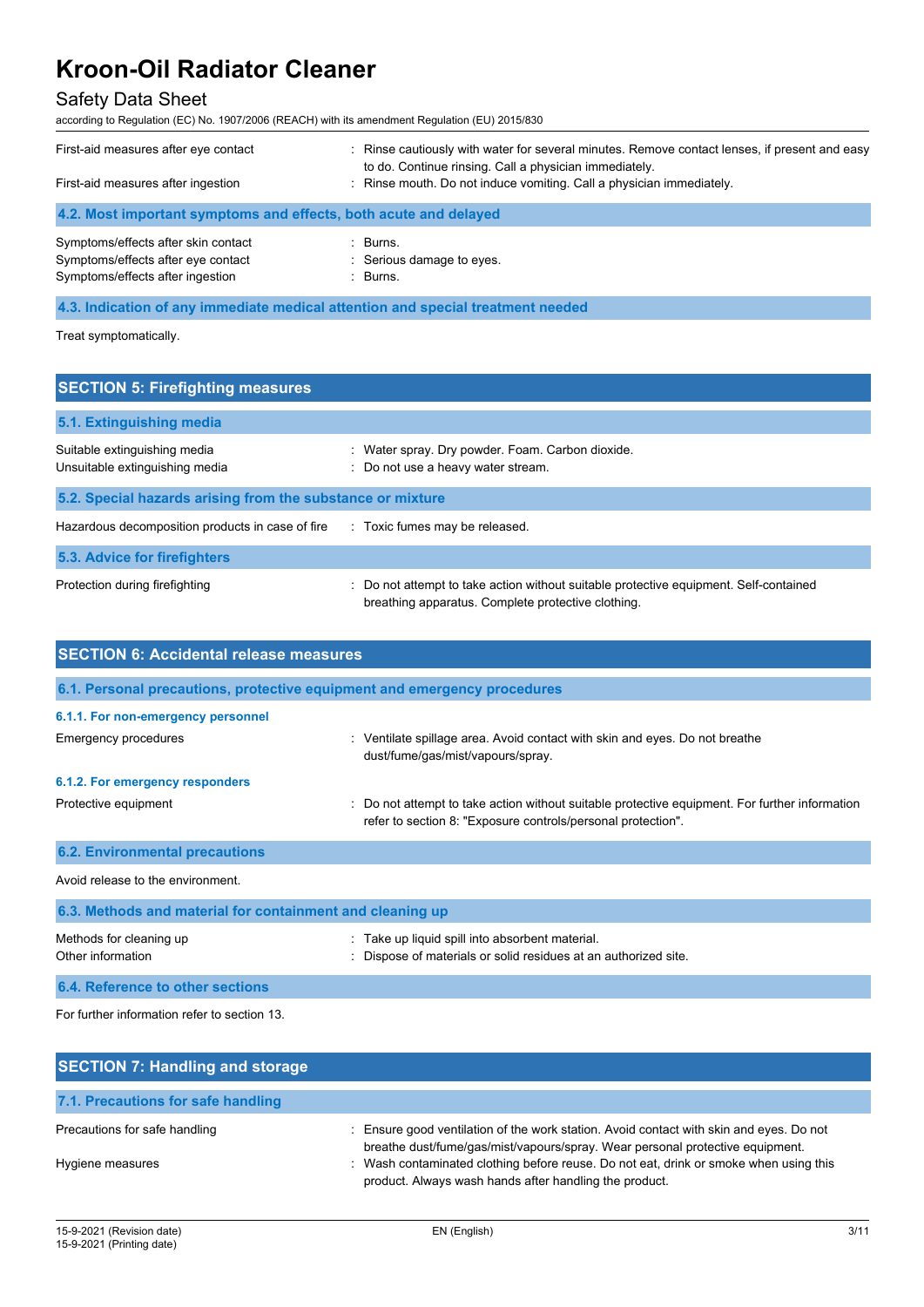### Safety Data Sheet

according to Regulation (EC) No. 1907/2006 (REACH) with its amendment Regulation (EU) 2015/830

#### **7.2. Conditions for safe storage, including any incompatibilities**

Storage conditions : Store locked up. Store in a well-ventilated place. Keep cool.

**7.3. Specific end use(s)**

No additional information available

#### **SECTION 8: Exposure controls/personal protection**

#### **8.1. Control parameters**

#### **8.1.1 National occupational exposure and biological limit values**

| phosphoric acid (7664-38-2)                               |                                       |  |  |
|-----------------------------------------------------------|---------------------------------------|--|--|
| <b>EU - Indicative Occupational Exposure Limit (IOEL)</b> |                                       |  |  |
| Local name                                                | Orthophosphoric acid                  |  |  |
| <b>IOEL TWA</b>                                           | 1 mg/ $m3$                            |  |  |
| <b>IOEL STEL</b>                                          | $2 \text{ mg/m}^3$                    |  |  |
| Regulatory reference                                      | COMMISSION DIRECTIVE 2000/39/EC       |  |  |
| <b>United Kingdom - Occupational Exposure Limits</b>      |                                       |  |  |
| Local name                                                | Orthophosphoric acid                  |  |  |
| WEL TWA (OEL TWA) [1]                                     | 1 mg/ $m3$                            |  |  |
| WEL STEL (OEL STEL)                                       | $2 \text{ mg/m}^3$                    |  |  |
| Regulatory reference                                      | EH40/2005 (Fourth edition, 2020). HSE |  |  |

#### **8.1.2. Recommended monitoring procedures**

No additional information available

#### **8.1.3. Air contaminants formed**

No additional information available

#### **8.1.4. DNEL and PNEC**

No additional information available

#### **8.1.5. Control banding**

No additional information available

**8.2. Exposure controls**

#### **8.2.1. Appropriate engineering controls**

**Appropriate engineering controls:** Ensure good ventilation of the work station.

#### **8.2.2. Personal protection equipment**

#### **Personal protective equipment symbol(s):**



#### **8.2.2.1. Eye and face protection**

**Eye protection:**

Safety glasses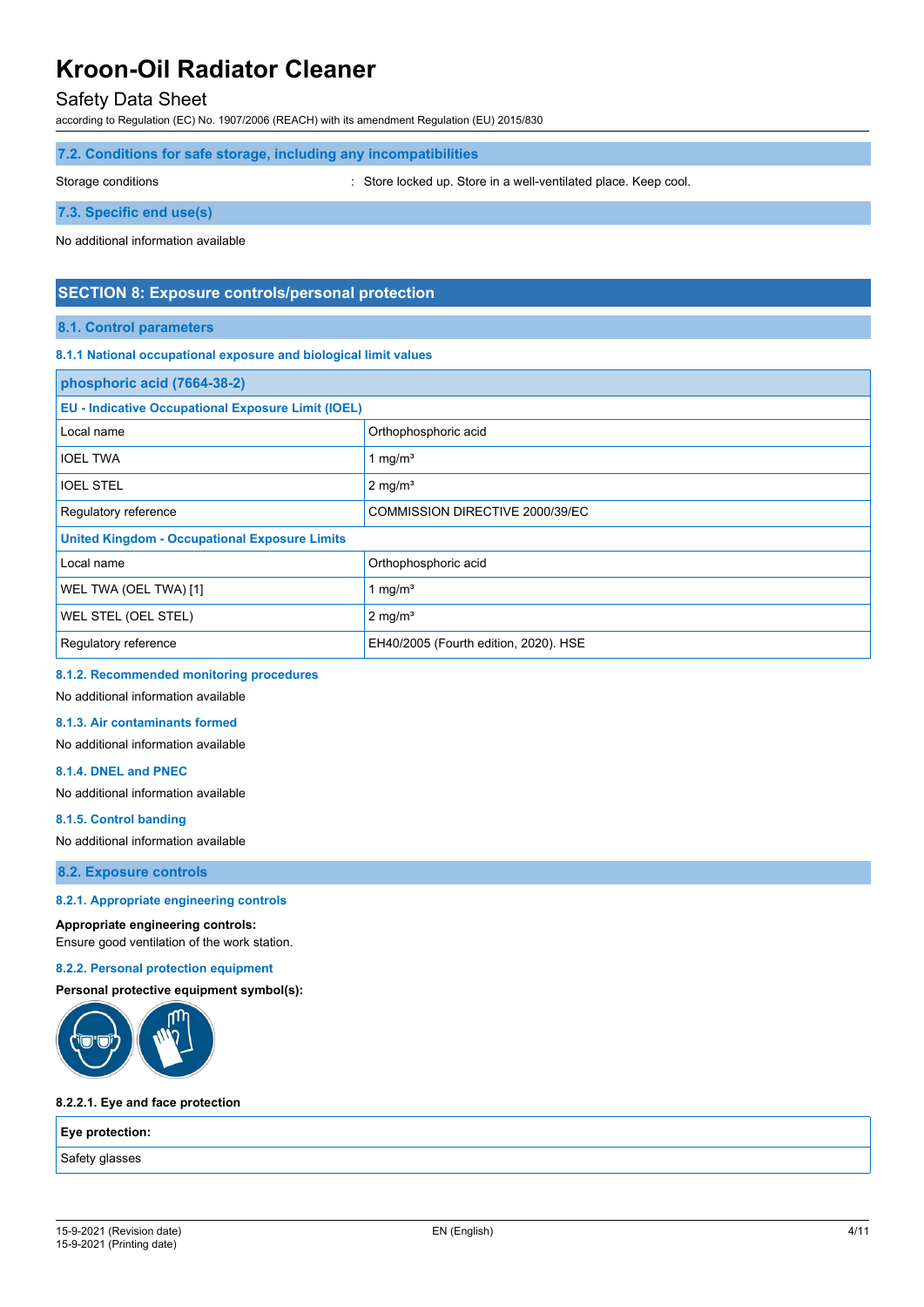## Safety Data Sheet

according to Regulation (EC) No. 1907/2006 (REACH) with its amendment Regulation (EU) 2015/830

| <b>∣Type</b>   | <b>Field of application</b> | <b>Characteristics</b> | <b>Standard</b> |
|----------------|-----------------------------|------------------------|-----------------|
| Safety glasses | Droplet                     | clear                  | EN 166          |

#### **8.2.2.2. Skin protection**

#### **Skin and body protection:**

Wear suitable protective clothing

| <b>Hand protection:</b>               |                      |                        |                |                    |                   |
|---------------------------------------|----------------------|------------------------|----------------|--------------------|-------------------|
| Protective gloves                     |                      |                        |                |                    |                   |
| Type                                  | <b>Material</b>      | <b>Permeation</b>      | Thickness (mm) | <b>Penetration</b> | <b>Standard</b>   |
| Reusable gloves,<br>Disposable gloves | Nitrile rubber (NBR) | $6$ ( $>$ 480 minutes) | ≥0.35          |                    | <b>EN ISO 374</b> |

#### **8.2.2.3. Respiratory protection**

| <b>Respiratory protection:</b>                                           |  |
|--------------------------------------------------------------------------|--|
| In case of insufficient ventilation, wear suitable respiratory equipment |  |

#### **8.2.2.4. Thermal hazards**

No additional information available

**8.2.3. Environmental exposure controls**

#### **Environmental exposure controls:**

Avoid release to the environment.

### **SECTION 9: Physical and chemical properties**

#### **9.1. Information on basic physical and chemical properties**

| Physical state                                  | Liquid                          |
|-------------------------------------------------|---------------------------------|
| Colour                                          | Colourless.                     |
| Odour                                           | odourless.                      |
| Odour threshold                                 | No data available               |
| рH                                              | $\geq 1.5$                      |
| Relative evaporation rate (butylacetate=1)      | No data available               |
| Melting point                                   | Not applicable                  |
| Freezing point                                  | No data available               |
| Boiling point                                   | 110 $\degree$ C                 |
| Flash point                                     | No data available               |
| Auto-ignition temperature                       | No data available               |
| Decomposition temperature                       | No data available               |
| Flammability (solid, gas)                       | Not applicable                  |
| Vapour pressure                                 | No data available               |
| Relative vapour density at 20 °C                | No data available               |
| Relative density                                | No data available               |
| Density                                         | $1,51 - 1,61$ g/cm <sup>3</sup> |
| Solubility                                      | Water: completely miscible      |
| Partition coefficient n-octanol/water (Log Pow) | No data available               |
| Viscosity, kinematic                            | No data available               |
| Viscosity, dynamic                              | No data available               |
| Explosive properties                            | No data available               |
| Oxidising properties                            | No data available               |
| <b>Explosive limits</b>                         | No data available               |
|                                                 |                                 |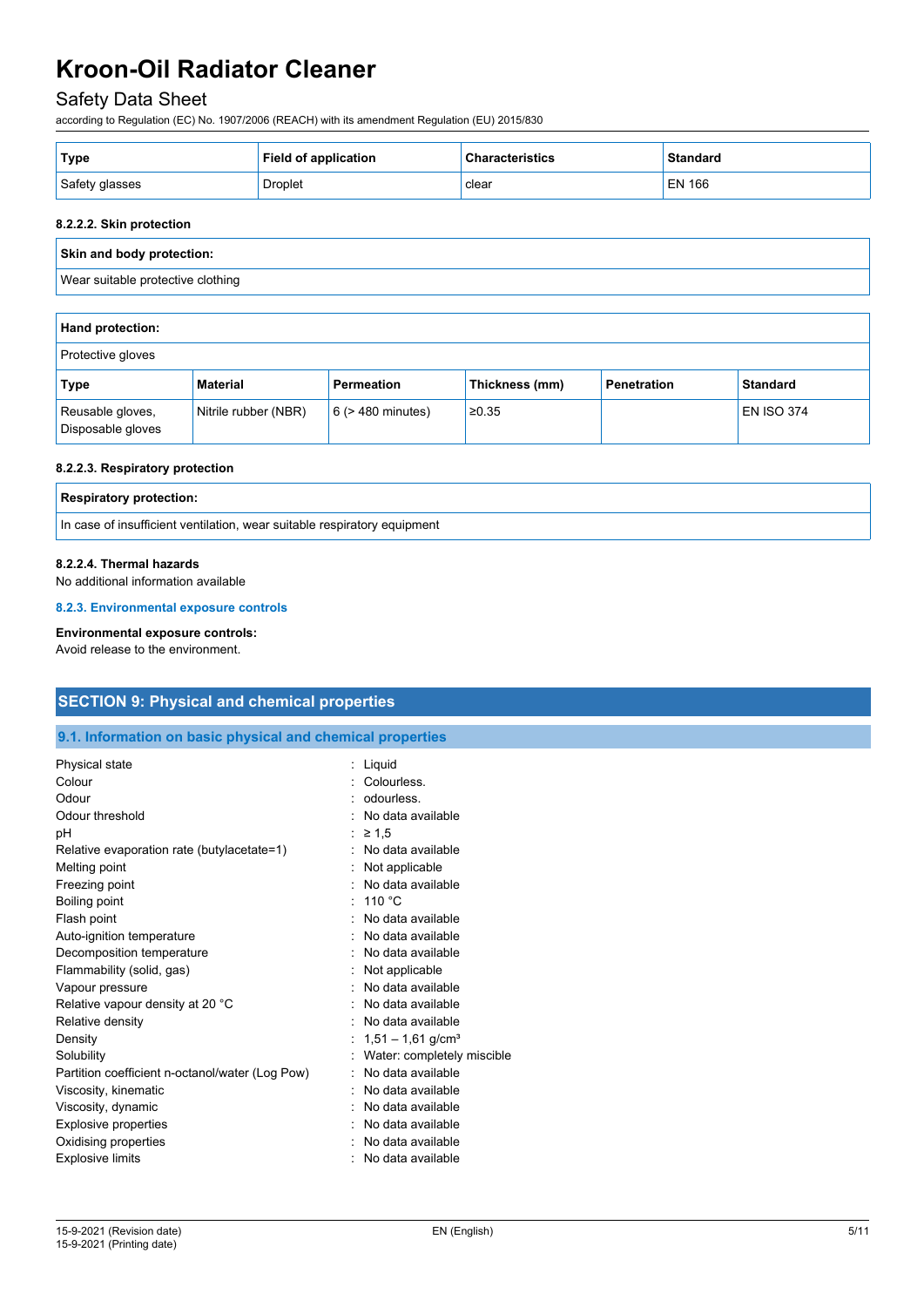### Safety Data Sheet

according to Regulation (EC) No. 1907/2006 (REACH) with its amendment Regulation (EU) 2015/830

#### **9.2. Other information**

No additional information available

### **SECTION 10: Stability and reactivity**

#### **10.1. Reactivity**

The product is non-reactive under normal conditions of use, storage and transport.

**10.2. Chemical stability**

Stable under normal conditions.

**10.3. Possibility of hazardous reactions**

No dangerous reactions known under normal conditions of use.

**10.4. Conditions to avoid**

None under recommended storage and handling conditions (see section 7).

**10.5. Incompatible materials**

No additional information available

**10.6. Hazardous decomposition products**

Under normal conditions of storage and use, hazardous decomposition products should not be produced.

| <b>SECTION 11: Toxicological information</b>                                    |                                                                                                                                                                          |  |  |
|---------------------------------------------------------------------------------|--------------------------------------------------------------------------------------------------------------------------------------------------------------------------|--|--|
| 11.1 Information on toxicological effects                                       |                                                                                                                                                                          |  |  |
| Acute toxicity (oral)<br>Acute toxicity (dermal)<br>Acute toxicity (inhalation) | Not classified<br>Not classified<br>Not classified                                                                                                                       |  |  |
| phosphoric acid (7664-38-2)                                                     |                                                                                                                                                                          |  |  |
| LD50 oral rat                                                                   | 2600 mg/kg [OECD423]                                                                                                                                                     |  |  |
| LD50 dermal rabbit                                                              | 2740 mg/kg                                                                                                                                                               |  |  |
| Skin corrosion/irritation                                                       | : Causes severe skin burns.<br>$pH: \geq 1.5$                                                                                                                            |  |  |
| Serious eye damage/irritation                                                   | : Assumed to cause serious eye damage<br>$pH: \geq 1.5$                                                                                                                  |  |  |
| Respiratory or skin sensitisation                                               | : Not classified                                                                                                                                                         |  |  |
| Germ cell mutagenicity                                                          | : Not classified<br>Not classified                                                                                                                                       |  |  |
| Carcinogenicity                                                                 |                                                                                                                                                                          |  |  |
| Reproductive toxicity                                                           | : Not classified                                                                                                                                                         |  |  |
| STOT-single exposure                                                            | : Not classified                                                                                                                                                         |  |  |
| STOT-repeated exposure                                                          | : Not classified                                                                                                                                                         |  |  |
| phosphoric acid (7664-38-2)                                                     |                                                                                                                                                                          |  |  |
| NOAEL (oral, rat, 90 days)                                                      | 250 mg/kg bodyweight Animal: rat, Guideline: OECD Guideline 422 (Combined Repeated<br>Dose Toxicity Study with the Reproduction / Developmental Toxicity Screening Test) |  |  |
| Aspiration hazard                                                               | Not classified                                                                                                                                                           |  |  |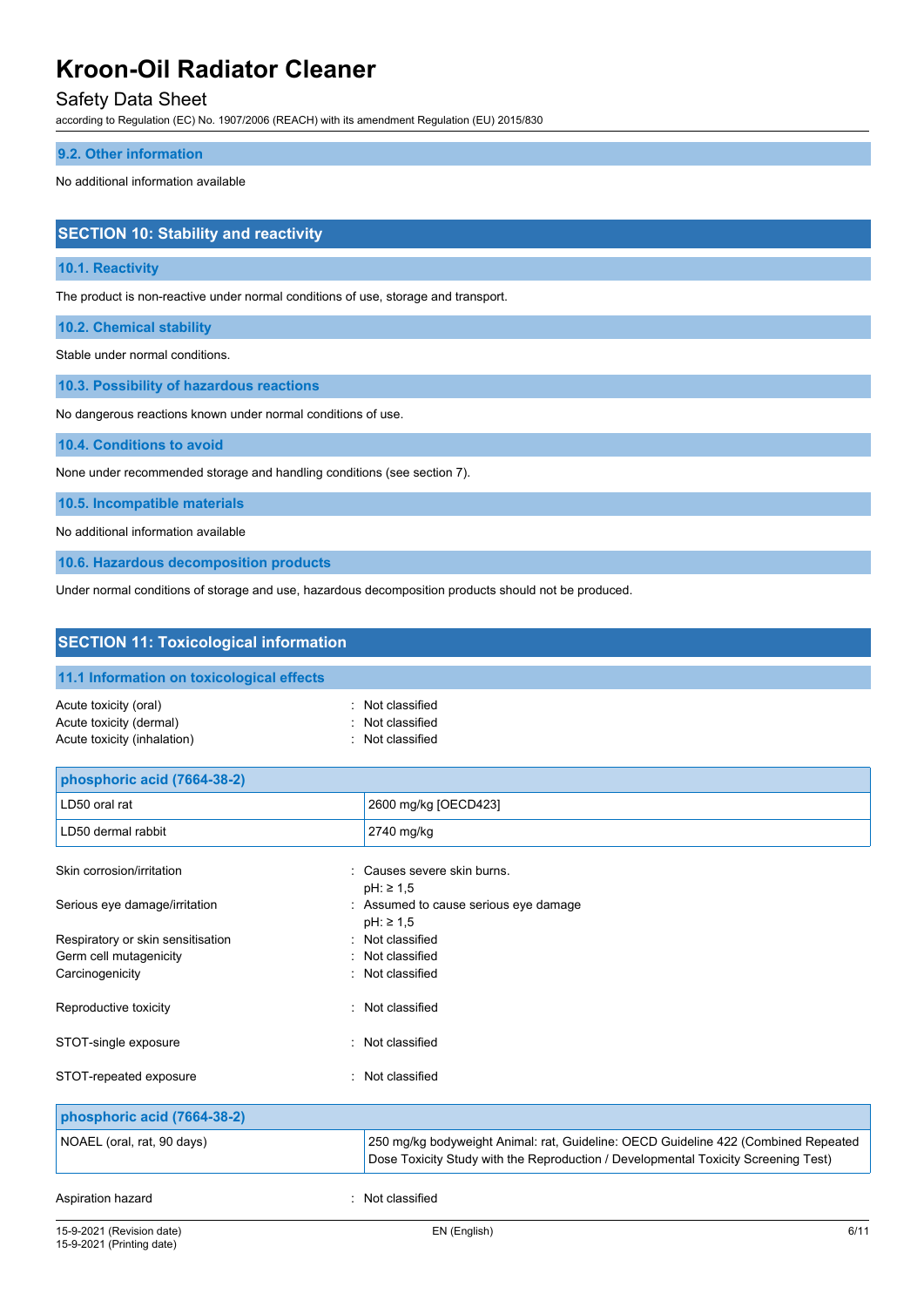## Safety Data Sheet

according to Regulation (EC) No. 1907/2006 (REACH) with its amendment Regulation (EU) 2015/830

| <b>SECTION 12: Ecological information</b>                                        |                                                                                                     |
|----------------------------------------------------------------------------------|-----------------------------------------------------------------------------------------------------|
| 12.1. Toxicity                                                                   |                                                                                                     |
| Ecology - general<br>Hazardous to the aquatic environment, short-term<br>(acute) | Before neutralisation, the product may represent a danger to aquatic organisms.<br>: Not classified |
| Hazardous to the aquatic environment, long-term<br>(chronic)                     | Not classified                                                                                      |

Not rapidly degradable

| phosphoric acid (7664-38-2) |                                                                                                          |
|-----------------------------|----------------------------------------------------------------------------------------------------------|
| LC50 - Fish [1]             | 3 - 3,25 mg/l (Lepomis macrochirus, 96h)                                                                 |
| EC50 - Crustacea [1]        | $>$ 100 mg/l (Daphnia magna, 48h) [OESO202]                                                              |
| EC50 72h - Algae [1]        | > 100 mg/l Test organisms (species): Desmodesmus subspicatus (previous name:<br>Scenedesmus subspicatus) |
| ErC50 algae                 | > 100 mg/l (Desmodesmus subspicatus, 72h) [OESO201]                                                      |

## **12.2. Persistence and degradability**

No additional information available

**12.3. Bioaccumulative potential**

### No additional information available

**12.4. Mobility in soil**

No additional information available

**12.5. Results of PBT and vPvB assessment**

No additional information available

**12.6. Other adverse effects**

No additional information available

| <b>SECTION 13: Disposal considerations</b> |                                                                                               |
|--------------------------------------------|-----------------------------------------------------------------------------------------------|
| 13.1. Waste treatment methods              |                                                                                               |
| Waste treatment methods                    | : Dispose of contents/container in accordance with licensed collector's sorting instructions. |

### **SECTION 14: Transport information**

In accordance with ADR / IMDG / IATA / ADN / RID

| <b>ADR</b>                    | <b>IMDG</b>                 | <b>IATA</b>               | <b>ADN</b>                   | <b>RID</b>                   |
|-------------------------------|-----------------------------|---------------------------|------------------------------|------------------------------|
| 14.1. UN number               |                             |                           |                              |                              |
| <b>UN 1805</b>                | <b>UN 1805</b>              | <b>UN 1805</b>            | <b>UN 1805</b>               | UN 1805                      |
| 14.2. UN proper shipping name |                             |                           |                              |                              |
| PHOSPHORIC ACID.<br>SOLUTION  | PHOSPHORIC ACID<br>SOLUTION | Phosphoric acid, solution | PHOSPHORIC ACID,<br>SOLUTION | PHOSPHORIC ACID.<br>SOLUTION |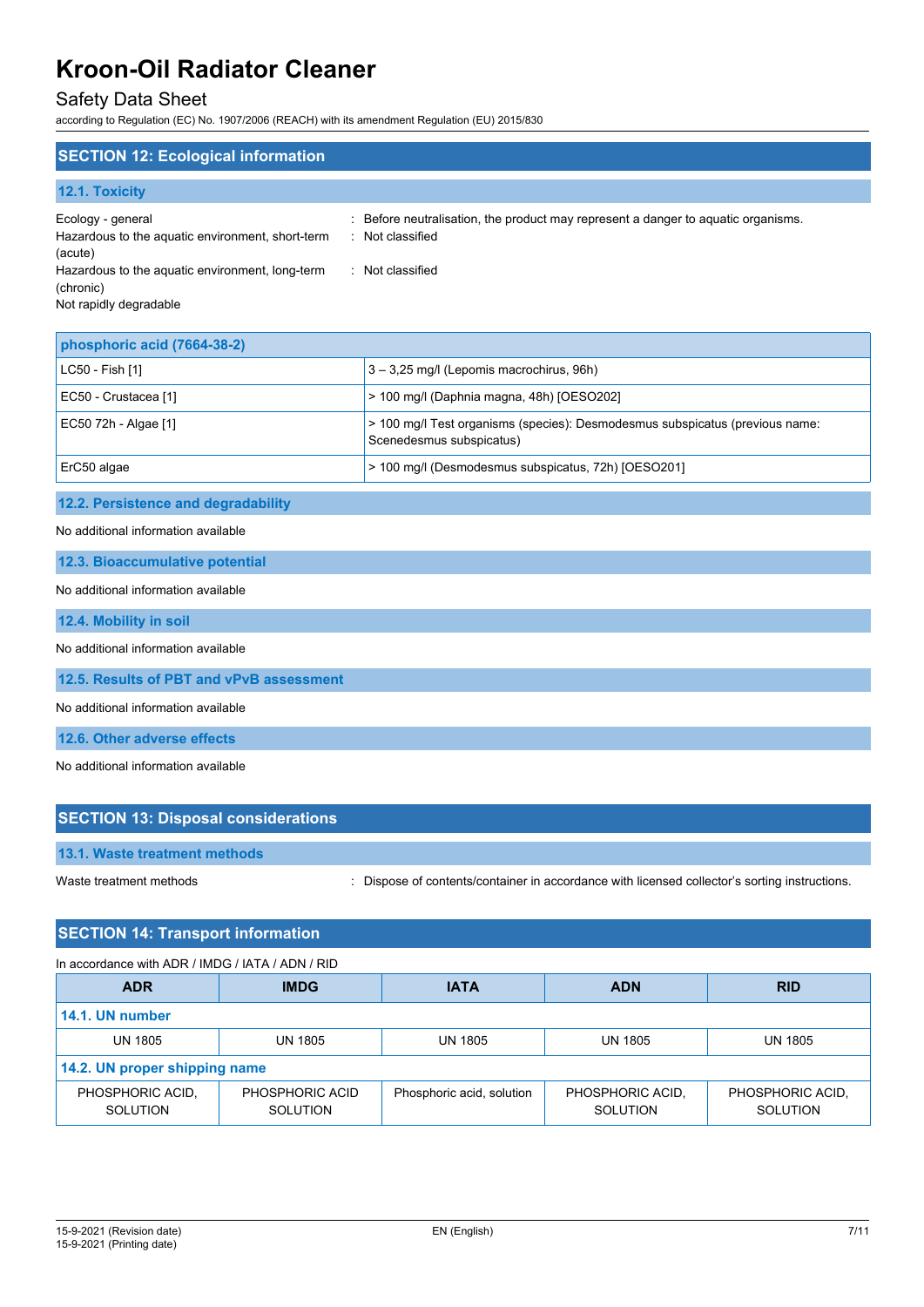## Safety Data Sheet

according to Regulation (EC) No. 1907/2006 (REACH) with its amendment Regulation (EU) 2015/830

| <b>Transport document description</b>  |                       |                          |                        |                        |
|----------------------------------------|-----------------------|--------------------------|------------------------|------------------------|
| UN 1805 PHOSPHORIC                     | UN 1805 PHOSPHORIC    | UN 1805 Phosphoric acid, | UN 1805 PHOSPHORIC     | UN 1805 PHOSPHORIC     |
| ACID, SOLUTION, 8, III,                | ACID SOLUTION, 8, III | solution, 8, III         | ACID, SOLUTION, 8, III | ACID, SOLUTION, 8, III |
| (E)                                    |                       |                          |                        |                        |
|                                        |                       |                          |                        |                        |
| 14.3. Transport hazard class(es)       |                       |                          |                        |                        |
| 8                                      | 8                     | 8                        | 8                      | 8                      |
|                                        |                       |                          |                        |                        |
|                                        |                       |                          |                        |                        |
|                                        |                       |                          |                        |                        |
|                                        |                       |                          |                        |                        |
| 14.4. Packing group                    |                       |                          |                        |                        |
| $\mathbf{III}$                         | III                   | $\mathbf{III}$           | III                    | $\mathbf{III}$         |
| <b>14.5. Environmental hazards</b>     |                       |                          |                        |                        |
| Dangerous for the                      | Dangerous for the     | Dangerous for the        | Dangerous for the      | Dangerous for the      |
| environment : No                       | environment : No      | environment : No         | environment : No       | environment : No       |
|                                        | Marine pollutant : No |                          |                        |                        |
| No supplementary information available |                       |                          |                        |                        |

## **14.6. Special precautions for user**

| <b>Overland transport</b>                           |                                                     |
|-----------------------------------------------------|-----------------------------------------------------|
| Classification code (ADR)                           | C <sub>1</sub>                                      |
| Limited quantities (ADR)                            | 5 <sub>l</sub>                                      |
| Excepted quantities (ADR)                           | E1                                                  |
| Packing instructions (ADR)                          | P001, IBC03, LP01, R001                             |
| Mixed packing provisions (ADR)                      | MP19                                                |
| Portable tank and bulk container instructions (ADR) | <b>T4</b><br>$\ddot{\cdot}$                         |
| Portable tank and bulk container special provisions | $:$ TP1                                             |
| (ADR)                                               |                                                     |
| Tank code (ADR)                                     | L4BN                                                |
| Vehicle for tank carriage                           | AT                                                  |
| Transport category (ADR)                            | 3                                                   |
| Special provisions for carriage - Packages (ADR)    | : V12                                               |
| Hazard identification number (Kemler No.)           | 80                                                  |
| Orange plates                                       | 80<br>1805                                          |
| Tunnel restriction code (ADR)                       | E                                                   |
| EAC code                                            | 2R                                                  |
| <b>Transport by sea</b>                             |                                                     |
| Special provisions (IMDG)                           | 223                                                 |
| Packing instructions (IMDG)                         | P001, LP01                                          |
| IBC packing instructions (IMDG)                     | IBC03                                               |
| Tank instructions (IMDG)                            | T <sub>4</sub>                                      |
| Tank special provisions (IMDG)                      | TP <sub>1</sub>                                     |
| EmS-No. (Fire)                                      | F-A                                                 |
| EmS-No. (Spillage)                                  | $S-B$                                               |
| Stowage category (IMDG)                             | A                                                   |
| Properties and observations (IMDG)                  | Miscible in water. Mildly corrosive to most metals. |
| Air transport                                       |                                                     |
| PCA Excepted quantities (IATA)                      | $E = 1$                                             |
| PCA Limited quantities (IATA)                       | Y841                                                |
| PCA limited quantity max net quantity (IATA)        | 1L                                                  |
| PCA packing instructions (IATA)                     | 852                                                 |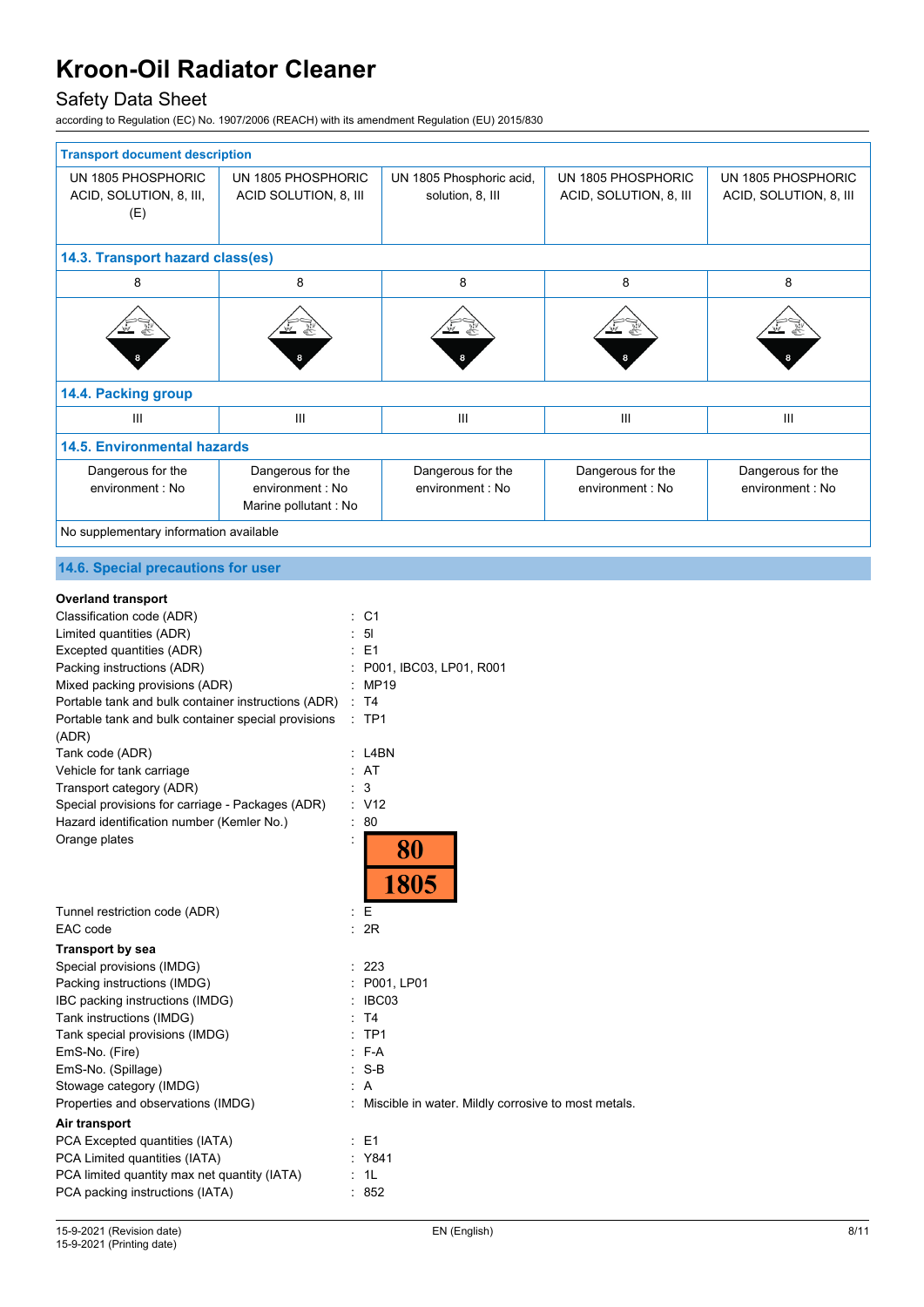### Safety Data Sheet

according to Regulation (EC) No. 1907/2006 (REACH) with its amendment Regulation (EU) 2015/830

| PCA max net quantity (IATA)                         | : 5L                      |
|-----------------------------------------------------|---------------------------|
| CAO packing instructions (IATA)                     | : 856                     |
| CAO max net quantity (IATA)                         | : 60L                     |
| Special provisions (IATA)                           | : A3, A803                |
| ERG code (IATA)                                     | : 8L                      |
| Inland waterway transport                           |                           |
| Classification code (ADN)                           | $\therefore$ C1           |
| Limited quantities (ADN)                            | : 5L                      |
| Excepted quantities (ADN)                           | $E = 1$                   |
| Carriage permitted (ADN)                            | $\pm$ T                   |
| Equipment required (ADN)                            | $:$ PP, EP                |
| Number of blue cones/lights (ADN)                   | $\therefore$ 0            |
| <b>Rail transport</b>                               |                           |
| Classification code (RID)                           | $\therefore$ C1           |
| Excepted quantities (RID)                           | $E = 1$                   |
| Packing instructions (RID)                          | : P001, IBC03, LP01, R001 |
| Mixed packing provisions (RID)                      | MP19                      |
| Portable tank and bulk container instructions (RID) | : T4                      |
| Portable tank and bulk container special provisions | $:$ TP1                   |
| (RID)                                               |                           |
| Tank codes for RID tanks (RID)                      | $:$ L4BN                  |
| Transport category (RID)                            | 3                         |
| Special provisions for carriage - Packages (RID)    | $:$ W12                   |
| Colis express (express parcels) (RID)               | CE8                       |
| Hazard identification number (RID)                  | : 80                      |

**14.7. Transport in bulk according to Annex II of Marpol and the IBC Code**

Not applicable

### **SECTION 15: Regulatory information**

**15.1. Safety, health and environmental regulations/legislation specific for the substance or mixture**

#### **15.1.1. EU-Regulations**

Contains no REACH substances with Annex XVII restrictions

Contains no substance on the REACH candidate list

Contains no REACH Annex XIV substances

Contains no substance subject to Regulation (EU) No 649/2012 of the European Parliament and of the Council of 4 July 2012 concerning the export and import of hazardous chemicals.

Contains no substance subject to Regulation (EU) No 2019/1021 of the European Parliament and of the Council of 20 June 2019 on persistent organic pollutants

| Child-resistant fastening | : Applicable |
|---------------------------|--------------|
| Tactile warning           | : Applicable |

**15.1.2. National regulations**

No additional information available

**15.2. Chemical safety assessment**

No chemical safety assessment has been carried out

### **SECTION 16: Other information**

| Indication of changes: |                     |               |                 |  |
|------------------------|---------------------|---------------|-----------------|--|
| <b>Section</b>         | <b>Changed item</b> | <b>Change</b> | <b>Comments</b> |  |
|                        | Revision date       | Modified      |                 |  |
|                        | Supersedes          | Modified      |                 |  |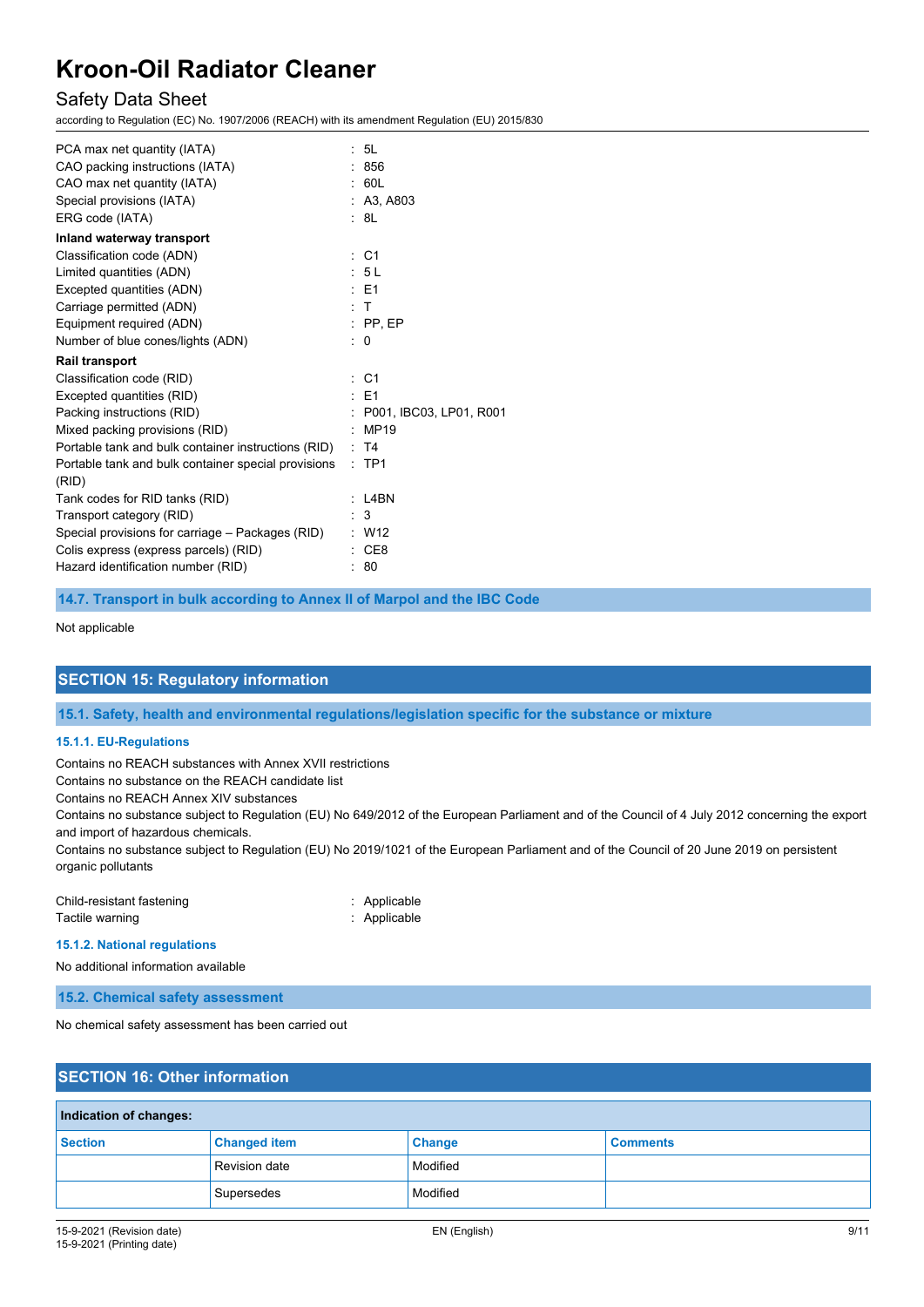## Safety Data Sheet

according to Regulation (EC) No. 1907/2006 (REACH) with its amendment Regulation (EU) 2015/830

| 1.2               | Main use category                         | Modified |  |
|-------------------|-------------------------------------------|----------|--|
| 3                 | Composition/information on<br>ingredients | Modified |  |
| 9.1               | pH                                        | Modified |  |
| $\vert 9.1 \vert$ | Boiling point                             | Modified |  |

| Abbreviations and acronyms: |                                                                                                   |  |
|-----------------------------|---------------------------------------------------------------------------------------------------|--|
| <b>ADN</b>                  | European Agreement concerning the International Carriage of Dangerous Goods by Inland Waterways   |  |
| <b>ADR</b>                  | European Agreement concerning the International Carriage of Dangerous Goods by Road               |  |
| ATE                         | <b>Acute Toxicity Estimate</b>                                                                    |  |
| <b>BCF</b>                  | <b>Bioconcentration factor</b>                                                                    |  |
| <b>CLP</b>                  | Classification Labelling Packaging Regulation; Regulation (EC) No 1272/2008                       |  |
| <b>DMEL</b>                 | Derived Minimal Effect level                                                                      |  |
| <b>DNEL</b>                 | Derived-No Effect Level                                                                           |  |
| <b>EC50</b>                 | Median effective concentration                                                                    |  |
| <b>IARC</b>                 | International Agency for Research on Cancer                                                       |  |
| <b>IATA</b>                 | International Air Transport Association                                                           |  |
| <b>IMDG</b>                 | International Maritime Dangerous Goods                                                            |  |
| <b>LC50</b>                 | Median lethal concentration                                                                       |  |
| LD50                        | Median lethal dose                                                                                |  |
| <b>LOAEL</b>                | Lowest Observed Adverse Effect Level                                                              |  |
| <b>NOAEC</b>                | No-Observed Adverse Effect Concentration                                                          |  |
| <b>NOAEL</b>                | No-Observed Adverse Effect Level                                                                  |  |
| <b>NOEC</b>                 | No-Observed Effect Concentration                                                                  |  |
| OECD                        | Organisation for Economic Co-operation and Development                                            |  |
| PBT                         | <b>Persistent Bioaccumulative Toxic</b>                                                           |  |
| PNEC                        | <b>Predicted No-Effect Concentration</b>                                                          |  |
| <b>REACH</b>                | Registration, Evaluation, Authorisation and Restriction of Chemicals Regulation (EC) No 1907/2006 |  |
| <b>RID</b>                  | Regulations concerning the International Carriage of Dangerous Goods by Rail                      |  |
| <b>STP</b>                  | Sewage treatment plant                                                                            |  |
| <b>TLM</b>                  | Median Tolerance Limit                                                                            |  |
| <b>SDS</b>                  | Safety Data Sheet                                                                                 |  |
| vPvB                        | Very Persistent and Very Bioaccumulative                                                          |  |
| <b>BLV</b>                  | <b>Biological limit value</b>                                                                     |  |
| CAS-No.                     | Chemical Abstract Service number                                                                  |  |
| EC-No.                      | European Community number                                                                         |  |
| EN                          | European Standard                                                                                 |  |
| OEL                         | Occupational Exposure Limit                                                                       |  |
| <b>WGK</b>                  | <b>Water Hazard Class</b>                                                                         |  |